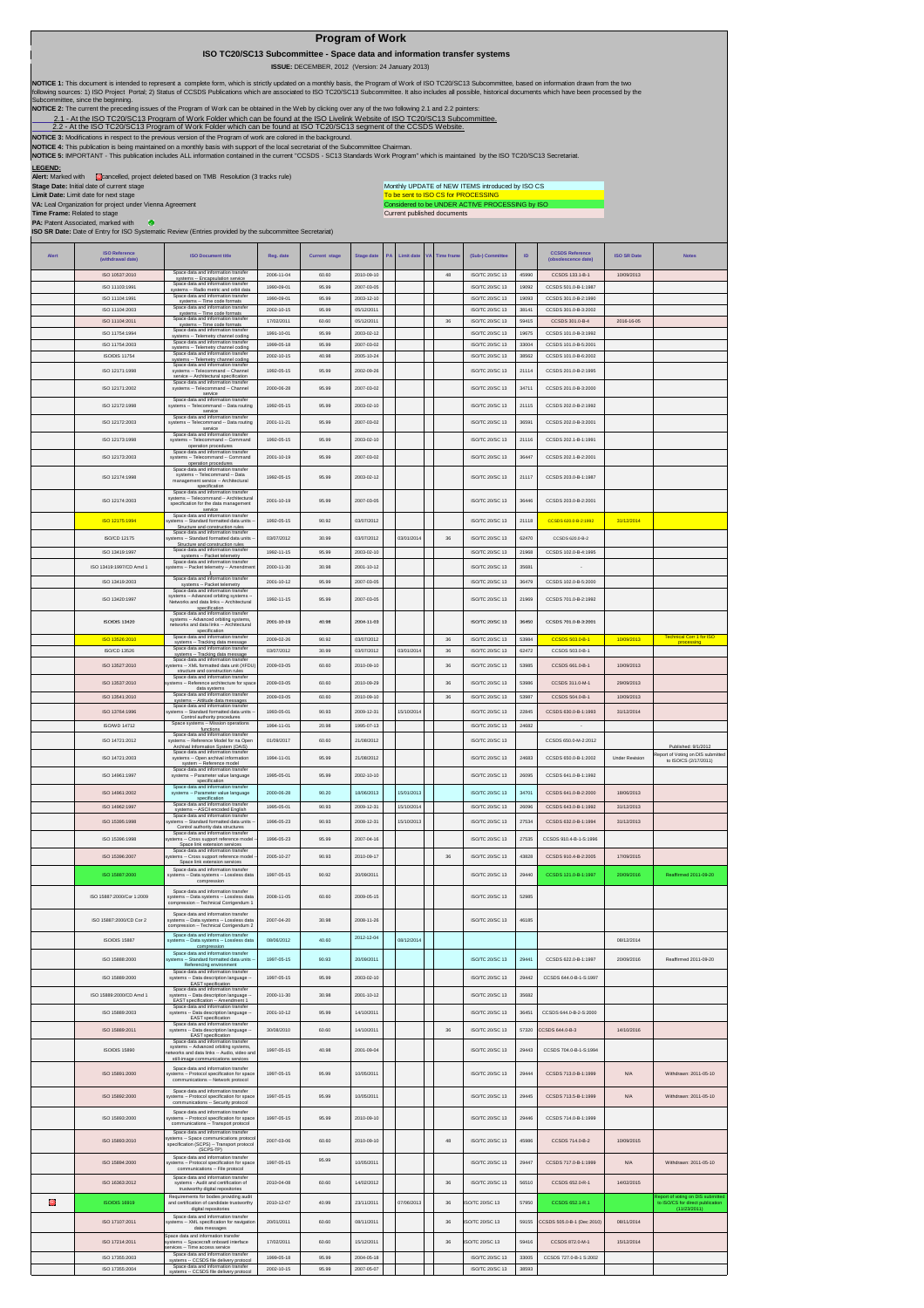| ISO 17355:2007                 | Space data and information transfer<br>systems -- CCSDS file delivery protocol                                                                              | 2005-10-27               | 90.92          | 2007-08-10               |                                        | 36          | ISO/TC 20/SC 13                           | 43829          | CCSDS 727.0-B-3 S: 2005                                  |                          |                                                                                           |
|--------------------------------|-------------------------------------------------------------------------------------------------------------------------------------------------------------|--------------------------|----------------|--------------------------|----------------------------------------|-------------|-------------------------------------------|----------------|----------------------------------------------------------|--------------------------|-------------------------------------------------------------------------------------------|
| ISO/CD 17355                   | Space data and information transfer<br>systems -- CCSDS file delivery protocol                                                                              | 2007-08-10               | 30.98          | 2010-03-05               |                                        | $48\,$      | ISO/TC 20/SC 13                           | 50246          | CCSDS 727.0-B-4: 2007                                    |                          |                                                                                           |
| ISO 17433:2001                 | Space data and information transfer<br>systems -- Packet telemetry services                                                                                 | 1998-06-30               | 95.99          | 2003-02-11               |                                        |             | ISO/TC 20/SC 13                           | 28460          | CCSDS 103.0-B-1 S:1996                                   |                          |                                                                                           |
| ISO 17433:2003                 | Space data and information transfer<br>systems -- Packet telemetry services                                                                                 | 2001-10-19               | 95.99          | 2007-03-05               |                                        |             | ISO/TC 20/SC 13                           | 36448          | CCSDS 103.0-B-2 S:2001                                   |                          |                                                                                           |
|                                | Rationale, Scenarios, and Requirements<br>for DTN in Space                                                                                                  |                          |                |                          |                                        |             |                                           |                | CCSDS 734.0-G-1 (Aug 2010)                               |                          | For ISO processing                                                                        |
| <b>ISO/DIS 17807</b>           | Space data and information transfer<br>systems -- Telemetry (TM) channel coding                                                                             | 11/10/2011               | 40.99          | 04/05/2012               | 11/04/2014                             | 36          | <b>ISO/TC 20/SC 13</b>                    | 60592          | CCSDS 735.1-B-1                                          | <b>Under Developmen</b>  | to ISO/CS for direct publication                                                          |
| <b>ISO/DIS 17808</b>           | profiles<br>Space data and information transfer<br>ystems -- Telemetry (TM) channel coding                                                                  | 11/10/2011               | 40.99          | 04/05/2012               | 11/04/2014                             | 36          | ISO/TC 20/SC 13                           | 60593          | CCSDS 131.4-M-1                                          | <b>Under Developr</b>    | (5/4/2012)<br>report of voting on DIS submitted<br>to ISO/CS for direct publication       |
|                                | profiles<br>Space data and information transfer                                                                                                             |                          |                |                          |                                        |             |                                           |                |                                                          |                          | (5/4/2012)<br>Report of voting on DIS submitted<br>to ISO/CS for direct publication       |
| <b>ISO/DIS 17809</b>           | systems - Delta-Differential One Way<br>Ranging (Delta-DOR) Operations                                                                                      | 11/10/2011               | 40.99          | 04/05/2012               | 11/04/2014                             | $36\,$      | ISO/TC 20/SC 13                           | 60594          | CCSDS 506.0-M-1                                          | <b>Under Developmen</b>  | (5/4/2012)                                                                                |
|                                | Mission Operations Reference Model<br>Mission Operations Message Abstraction                                                                                |                          |                |                          |                                        |             |                                           |                | CCSDS 520.1-M-1 (Jul 2010)<br>CCSDS 520.0-B-1 (Sep 2010) |                          | For ISO processing                                                                        |
|                                | Layer<br>Space data and information transfer                                                                                                                |                          |                |                          |                                        |             |                                           |                |                                                          |                          | For ISO processing                                                                        |
| <b>ISO/DIS 17810</b>           | systems - Data Transmission and PN<br>Ranging for 2 GHz CDMA Link via Data                                                                                  | 11/10/2011               | 40.99          | 04/05/2012               | 11/04/2014                             | 36          | ISO/TC 20/SC 13                           | 60595          | CCSDS 415.1-B-1                                          | <b>Under Development</b> | Report of voting on DIS submitted<br>to ISO/CS for direct publication<br>(6/4/2012)       |
|                                | Relay Satellite<br>Flexible Advance Coding and Modulation                                                                                                   |                          |                |                          |                                        |             |                                           |                |                                                          |                          |                                                                                           |
| NP 17854                       | Scheme for High Rate Telemetry<br>Applications                                                                                                              | 16/05/2012               | 40.60          | 14/12/2012               | 16/11/2014                             | ø<br>36     | ISO/TC 20/SC 13                           |                | CCSDS 131.2-B-1 (Mar 2012)                               | <b>Under Development</b> | SCCC patent resolved (1/2012)                                                             |
| <b>ISO/DIS 18201</b>           | Space data and information transfer<br>systems - Missions operations reference                                                                              | 07/03/2012               | 40.20          | 03/11/2012               | 07/09/2013                             | 24          | ISO/TC 20/SC 13                           |                | CCSDS 520.1-M-1 (Jul 2010)                               |                          |                                                                                           |
|                                | model                                                                                                                                                       |                          |                |                          |                                        |             |                                           |                |                                                          |                          |                                                                                           |
| <b>ISO/DIS 18202</b>           | Space data and information transfer<br>systems -- Mission operations message<br>abstraction layer                                                           | 07/03/2012               | 40.20          | 03/11/2012               | 07/09/2013                             | 24          | <b>ISO/TC 20/SC 13</b>                    |                | CCSDS 521.0-B-1 (Sep 2010                                |                          |                                                                                           |
|                                | Space data and information transfer                                                                                                                         |                          |                |                          |                                        |             |                                           |                |                                                          |                          |                                                                                           |
| <b>ISO/DIS 18381</b>           | systems -- Lossless multispectral and<br>hyperspectral image compression                                                                                    | 08/06/2012               | 40.60          | 04/12/2012               | 08/12/2014                             | 36          | ISO/TC 20/SC 13                           |                | CCSDS 123.0-B-1 (May 2012                                |                          |                                                                                           |
| <b>ISO/DIS 18382</b>           | Space data and information transfer<br>systems -- Spacecraft onboard interface<br>services -- RFID-based inventory                                          | 08/06/2012               | 40.60          | 04/12/2012               | 08/12/2014                             | 36          | ISO/TC 20/SC 13                           |                | CSDS 882.0-M-1 (May 2012                                 |                          |                                                                                           |
|                                | management systems                                                                                                                                          |                          |                |                          |                                        |             |                                           |                |                                                          |                          |                                                                                           |
| <b>ISO/DIS 18423</b>           | Pseudo-Noise (PN) Ranging Systems                                                                                                                           | 03/07/2012               | 40.20          | 12/11/2012               | 03/01/2015                             | 36          | ISO/TC 20/SC 13                           | 62447          | CCSDS 414.1-B-1                                          |                          |                                                                                           |
|                                | XML Telemetric and Command Exchange                                                                                                                         |                          |                |                          |                                        |             |                                           |                |                                                          |                          |                                                                                           |
| <b>ISO/DIS 18424</b>           | (XTCE)                                                                                                                                                      | 03/07/2012               | 40.20          | 12/11/2012               | 03/01/2015                             | $36\,$      | ISO/TC 20/SC 13                           | 62448          | CCSDS 660.0-B-1                                          |                          |                                                                                           |
| <b>ISO/DIS 18425</b>           | Spacecraft Onboard Interface Services                                                                                                                       | 03/07/2012               | 40.20          | 12/11/2012               | 03/01/2015                             | 36          | <b>ISO/TC 20/SC 13</b>                    | 62449          | CCSDS 851.0-M-1                                          |                          |                                                                                           |
|                                | Subnetwork Packet Service                                                                                                                                   |                          |                |                          |                                        |             |                                           |                |                                                          |                          |                                                                                           |
| <b>ISO/DIS 18426</b>           | Spacecraft Onboard Interface Services<br>Subnetwork Memory Access Service                                                                                   | 03/07/2012               | 40.20          | 12/11/2012               | 03/01/2015                             | 36          | ISO/TC 20/SC 13                           | 62450          | CCSDS 852.0-M-1                                          |                          |                                                                                           |
|                                | Spacecraft Onboard Interface Services                                                                                                                       |                          |                |                          |                                        |             |                                           |                |                                                          |                          |                                                                                           |
| <b>ISO/DIS 18427</b>           | Subnetwork Synchronization Service                                                                                                                          | 03/07/2012               | 40.20          |                          |                                        | 36          | ISO/TC 20/SC 13                           | 62451          | CCSDS 852.0-M-1                                          |                          |                                                                                           |
| <b>ISO/DIS 18428</b>           | Spacecraft Onboard Interface Services<br>Subnetwork Device Discovery Service                                                                                | 03/07/2012               | 40.20          | 12/11/2012               | 03/01/2015                             | 36          | ISO/TC 20/SC 13                           | 62452          | CCSDS 854.0-M-1                                          |                          |                                                                                           |
|                                |                                                                                                                                                             |                          |                |                          |                                        |             |                                           |                |                                                          |                          |                                                                                           |
| <b>ISO/DIS 18438</b>           | Spacecraft Onboard Interface Services<br>Subnetwork Test Service                                                                                            | 03/07/2012               | 40.20          | 12/11/2012               | 03/01/2015                             | 36          | ISO/TC 20/SC 13                           | 62453          | CCSDS 855.0-M-1                                          |                          |                                                                                           |
|                                | Space Communication Cross Support                                                                                                                           |                          |                |                          |                                        |             |                                           |                |                                                          |                          |                                                                                           |
| <b>ISO/DIS 18439</b>           | Service Management -- Service<br>Specification                                                                                                              | 03/07/2012               | 40.20          | 12/11/2012               | 03/01/2015                             | 36          | ISO/TC 20/SC 13                           | 62454          | CCSDS 910.11-M-1                                         |                          |                                                                                           |
| <b>ISO/DIS 18440</b>           | Space Link Extension -- Internet Protoco<br>for Transfer Services                                                                                           | 03/07/2012               | 40.20          | 12/11/2012               | 03/01/2015                             | 36          | <b>ISO/TC 20/SC 13</b>                    | 62455          | CCSDS 913.1-B-1                                          |                          |                                                                                           |
|                                | Space Link Extension -- Application                                                                                                                         |                          |                |                          |                                        |             |                                           |                |                                                          |                          |                                                                                           |
| <b>ISO/DIS 18441</b>           | Program Interface for Transfer Services<br>Core Specification                                                                                               | 03/07/2012               | 40.20          | 12/11/2012               | 03/01/2015                             | 36          | <b>ISO/TC 20/SC 13</b>                    | 62456          | CCSDS 914.0-M-1                                          |                          |                                                                                           |
| <b>ISO/DIS 18442</b>           | Space Link Extension -- Application<br>Program Interface for Return All Frames                                                                              | 03/07/2012               | 40.20          | 12/11/2012               | 03/01/2015                             | 36          | ISO/TC 20/SC 13                           | 62457          | CCSDS 915.1-M-1                                          |                          |                                                                                           |
|                                | Service                                                                                                                                                     |                          |                |                          |                                        |             |                                           |                |                                                          |                          |                                                                                           |
| <b>ISO/DIS 18443</b>           | Space Link Extension -- Application<br>Program Interface for Return Channel<br>Frames Service                                                               | 03/07/2012               | 40.20          | 12/11/2012               | 03/01/2015                             | 36          | ISO/TC 20/SC 13                           | 62458          | CCSDS 915.2-M-1                                          |                          |                                                                                           |
| <b>ISO/DIS 18444</b>           | Space Link Extension -- Application<br>Program Interface for Return Operational                                                                             | 03/07/2012               | 40.20          | 12/11/2012               | 03/01/2015                             | 36          | ISO/TC 20/SC 13                           | 62459          | CCSDS 915.5-M-1                                          |                          |                                                                                           |
|                                | Control Fields Service                                                                                                                                      |                          |                |                          |                                        |             |                                           |                |                                                          |                          |                                                                                           |
| <b>ISO/DIS 18445</b>           | Space Link Extension -- Applicatio<br>Program Interface for the Forward CLTU<br>Service                                                                     | 03/07/2012               | 40.20          | 12/11/2012               | 03/01/2015                             | 36          | ISO/TC 20/SC 13                           | 62460          | CCSDS 916.1-M-1                                          |                          |                                                                                           |
|                                |                                                                                                                                                             |                          |                |                          |                                        |             |                                           |                |                                                          |                          |                                                                                           |
|                                | Space Link Extension -- Application                                                                                                                         |                          |                |                          |                                        |             |                                           |                |                                                          |                          |                                                                                           |
| <b>ISO/DIS 18446</b>           | Program Interface for the Forward Space<br>Packet Service                                                                                                   | 03/07/2012               | 40.20          | 12/11/2012               | 03/01/2015                             | 36          | ISO/TC 20/SC 13                           | 62461          | CCSDS 916.3-M-1                                          |                          |                                                                                           |
| ISO 20652:2006                 | Space data and information transfer<br>systems -- Producer-archive interface -                                                                              | 2003-04-10               | 90.93          | 2009-06-30               | 15/04/2014                             |             | ISO/TC 20/SC 13                           | 39577          | CCSDS 651.0-M-1:2004                                     | 30/06/2014               |                                                                                           |
|                                | Methodology abstract standard<br>Space data and information transfer                                                                                        |                          |                |                          |                                        |             |                                           |                |                                                          |                          |                                                                                           |
| ISO 21459:2006                 | ems -- Proximity-1 space link protocol<br>Coding and synchronization sublayer                                                                               | 2004-01-09               | 90.93          | 2009-12-31               | 15/10/2014                             | 48          | ISO/TC 20/SC 13                           | 40247          | CCSDS 211.2-B-1:2003                                     | 31/12/2014               |                                                                                           |
| ISO 21460:2006                 | Space data and information transfer<br>stems -- Proximity-1 space link protocol<br>Physical layer                                                           | 2004-01-09               | 95.99          | 2007-10-10               |                                        | 48          | ISO/TC: 20/SC: 13                         | 40248          | CCSDS 211.1-B-1                                          |                          |                                                                                           |
| ISO 21460-2007                 | Space data and information transfer                                                                                                                         | 2006-09-12               | 90.93          | 20/09/2011               |                                        | 36          | ISO/TC 20/SC 13                           | 44999          | CCSDS 211.1-B-3:2006                                     | 20/09/2016               | Reaffirmed 2011-09-20                                                                     |
|                                | stems -- Proximity-1 space link protocol -<br>Physical layer<br>Space data and information transfer<br>systems - Data entity dictionary                     |                          |                |                          |                                        |             |                                           |                |                                                          |                          |                                                                                           |
| ISO 21961:2003                 | pecification language (DEDSL) -- Abstra<br>syntax                                                                                                           | 2001-06-29               | 90.20          | 2008-06-30               | 15/04/2013                             |             | ISO/TC 20/SC 13                           | 36036          | CCSDS 647.1-B-1:2001                                     | 30/06/2013               |                                                                                           |
| ISO 21962:2003                 | Space data and information transfe<br>systems - Data entity dictionary                                                                                      | 2001-06-29               | 90.20          | 2008-06-30               | 15/04/2013                             |             | ISO/TC 20/SC 13                           | 36037          | CCSDS 647.2-B-1:2001                                     | 30/06/2013               |                                                                                           |
|                                | specification language (DEDSL) -- PVL                                                                                                                       |                          |                |                          |                                        |             |                                           |                |                                                          |                          | atent Policy & Declar                                                                     |
| ISO 22641:2005                 | Space data and information transfer<br>ystems -- TM (telemetry) synchronization<br>and channel coding                                                       | 2001-10-12               | 95.99          | 13/07/2012               |                                        | ø           | ISO/TC 20/SC 13                           | 36375          | CCSDS 131.0-B-1:2003                                     |                          | (CalTech) submitted to ISO on<br>7/8/2011; DIS text submitted to                          |
| ISO 22641-2012                 | Space data and information transfer<br>ystems -- TM (telemetry) synchronizatio                                                                              | 11/10/2011               | 60.60          | 13/07/2012               |                                        | 36          | ISO/TC 20/SC 13                           | 60590          | CCSDS 131.1-B-2                                          |                          | ISO/CS (10/11/11)                                                                         |
|                                | and channel coding<br>Space data and information transfer                                                                                                   |                          |                |                          |                                        |             |                                           |                |                                                          |                          |                                                                                           |
| ISO 22642:2005                 | systems -- TC (telecommand)                                                                                                                                 | 2001-10-12               | 90.92          | 28/06/2012               |                                        |             | ISO/TC 20/SC 13                           | 36376          | CCSDS 231.0-B-1:2003                                     |                          | $\begin{array}{c} \text{CCSDS Cor. 1 = Sep. '03; ISO} \\ \text{Cor. 1 = '07} \end{array}$ |
| ISO 22642:2005/Cor 1:2007      | inchronization and channel coding<br>pace data and information transfer<br>systems -- TC (telecommand)<br>synchronization and channel coding -              | 2007-08-21               | 60.60          | 2007-10-03               |                                        |             | <b>ISO/TC 20/SC 13</b>                    | 50342          |                                                          |                          |                                                                                           |
| ISO/NP 22642                   | Technical Corrigendum 1<br>ation transfe<br>systems -- TC (telecommand)                                                                                     | 28/06/2012               | 10.99          | 28/06/2012               | 28/12/2013                             | $36\,$      | ISO/TC 20/SC 13                           | 62446          |                                                          |                          |                                                                                           |
|                                | ynchronization and channel coding<br>Space data and information transfer                                                                                    |                          |                |                          |                                        |             |                                           |                |                                                          |                          |                                                                                           |
| ISO 22643:2003                 | systems -- Data entity dictionary<br>specification language (DEDSL) --                                                                                      | 2001-07-20               | 90.93          | 2009-04-01               | 5/04/2014                              |             | ISO/TC 20/SC 13                           | 36377          | CCSDS 647.3-B-1:2002                                     | 01/04/2014               |                                                                                           |
| ISO 22644:2006                 | XML/DTD Syntax<br>Space data and information transfer<br>systems -- Orbit data messages                                                                     | 19/05/2005               | 95.99          | 13/07/2012               |                                        | $_{\rm 36}$ | ISO/TC 20/SC 13                           | 42722          | CCSDS 502.0-B-1                                          |                          | ISO designation changed to ISO<br>26900 under SC 14 work program                          |
| <b>ISO/CD 22644</b>            | Space data and information transfer<br>systems - Orbit data messages                                                                                        | 12/10/2001               | 30.98          | 03/11/2004               |                                        |             | ISO/TC 20/SC 13                           | 36379          |                                                          |                          |                                                                                           |
| ISO 22645:2005                 | Space data and information transfer<br>systems -- TM (telemetry) space data link                                                                            | 2001-10-12               | 90.20          | 2008-12-31               | 15/10/2013                             |             | ISO/TC 20/SC 13                           | 36380          | CCSDS 132.0-B-1:2003                                     | 31/12/2013               |                                                                                           |
| ISO 22646:2005                 | protocol<br>Space data and information transfer                                                                                                             | 2001-10-12               | 90.92          | 03/07/2012               |                                        |             | ISO/TC 20/SC 13                           | 36381          | CCSDS 133.0-B-1:2003                                     | 31/12/3013               | For ISO processing                                                                        |
| ISO/CD 22646                   | systems -- Space packet protocol<br>Space data and information transfer<br>systems -- Space packet protocol                                                 | 03/07/2012               | 30.99          | 03/07/2012               | 03/01/2014                             | $36\,$      | ISO/TC 20/SC 13                           | 62471          |                                                          |                          |                                                                                           |
| ISO 22647:2006                 | Space data and information transfer<br>systems -- Space link identifiers                                                                                    | 2001-10-12               | 95.99          | 2010-09-10               |                                        |             | ISO/TC 20/SC 13                           | 36383          | CCSDS 135.0-B-1:2002                                     |                          |                                                                                           |
| ISO 22647:2010                 | Space data and information transfer<br>systems -- Space link identifiers<br>Space data and information transfer                                             | 2007-03-14               | 60.60          | 2010-09-10               |                                        | 48          | ISO/TC 20/SC 13                           | 45987          | CCSDS 135.0-B-3                                          |                          |                                                                                           |
| ISO 22663:2006                 | ystems -- Proximity-1 space link protocol<br>Data link layer                                                                                                | 2001-10-12               | 95.99          | 2007-10-10               |                                        |             | ISO/TC 20/SC 13                           | 36386          | CCSDS 211.0-B-3:2004                                     |                          |                                                                                           |
| ISO 22663:2007                 | Space data and information transfer<br>ystems -- Proximity-1 space link protocol<br>Data link layer                                                         | 2006-09-12               | 90.93          | 20/09/2011               |                                        | 36          | ISO/TC 20/SC 13                           | 45000          | CCSDS 211.0-B-4                                          | 20/09/2016               | Reaffirmed 2011-09-20                                                                     |
| ISO 22664:2005                 | Space data and information transfer<br>systems -- TC (telecommand) space data                                                                               | 2001-10-12               | 90.92          | 14/03/2012               |                                        |             | ISO/TC 20/SC 13                           | 36389          | CCSDS 232.0-B-1:2003                                     |                          | For DIS text submission                                                                   |
| <b>ISO/NP 22664</b>            | link protocol<br>Space data and information transfer<br>systems -- TC (telecommand) space data                                                              | 07/03/2012               | 40.60          | 10/11/2012               | 07/09/2014                             | 36          | ISO/TC 20/SC 13                           | 61746          | CCSDS 232.0-B-2                                          |                          |                                                                                           |
| ISO 22666:2005                 | link protocol<br>Space data and information transfer                                                                                                        | 2001-10-12               | 95.99          | 2007-08-15               |                                        |             |                                           | 36391          | CCSDS 732.0-B-1:2003                                     |                          |                                                                                           |
|                                | systems -- AOS (advanced orbiting<br>systems) space data link protocol<br>Space data and information transfer                                               |                          |                |                          |                                        |             | ISO/TC 20/SC 13                           |                |                                                          |                          |                                                                                           |
| ISO 22666:2007                 | systems -- AOS (advanced orbiting<br>systems) space data link protocol                                                                                      | $2006 - 06 - 23$         | 90.60          | 17/12/2010               |                                        | $_{\rm 36}$ | ISO/TC 20/SC 13                           | 44866          | CCSDS 732.0-B-2                                          | 15/08/2012               |                                                                                           |
| <b>ISO/CD 22666</b>            | Space data and information transfer<br>systems -- AOS (advanced orbiting<br>systems) space data link protocol                                               | 22/09/2011               | 30.98          | 18/10/2011               | 2013-03-22<br>Cancellati<br>date: 2013 | 36          | ISO/TC 20/SC 13                           | 60519          |                                                          |                          |                                                                                           |
| ISO 22667:2005                 | Space data and information transf                                                                                                                           | 2001-10-12               | 90.92          | 14/03/2012               | $09 - 22$                              |             | <b>ISO/TC 20/SC 13</b>                    | 36392          | CCSDS 232.1-B-1:2003                                     | 31/12/2013               | For DIS text submission                                                                   |
|                                | systems -- Communication operations<br>Procedure-1<br>Space data and information transfer                                                                   |                          |                |                          |                                        |             |                                           |                |                                                          |                          |                                                                                           |
| <b>ISO/NP 22667</b>            | systems -- Communication operations<br>Procedure-1                                                                                                          | 07/03/2012               | 40.60          | 10/11/2012               | 07/09/2014                             | 36          | ISO/TC 20/SC 13                           | 61747          | CCSDS 232.1-B-2                                          |                          |                                                                                           |
| <b>ISO/WD 22668</b>            | Space data and information transfe<br>systems -- Space link extension (SLE) --<br>Service management specification                                          | 2001-10-12               | 20.98          | 2003-11-07               |                                        |             | <b>ISO/TC 20/SC 13</b>                    | 36393          |                                                          |                          |                                                                                           |
| ISO 22669:2003                 | Space data and information transfer<br>systems -- Space link extension (SLE) --                                                                             | 2001-10-12               | 95.99          | 2007-01-26               |                                        |             | ISO/TC 20/SC 13                           | 36394          | CCSDS 911.1-B-1:2002                                     |                          |                                                                                           |
| ISO 22669:2007                 | Return-all-frames service<br>ce data and information tra<br>Space da<br>systems -- Space link extension (SLE) --                                            | 2004-12-08               | 90.92          | 14/03/2012               |                                        | 36          | ISO/TC 20/SC 13                           | 43442          | CCSDS 911.1-B-2                                          |                          | For DIS text submission                                                                   |
| <b>ISO/NP 22669</b>            | Return-all-frames service<br>Space data and information transfe                                                                                             | 07/03/2012               | 40.60          | 10/11/2012               | 07/09/2014                             | 36          |                                           | 61743          | CCSDS 911.1-B-3                                          |                          |                                                                                           |
|                                | ms -- Space link extension (SLE) -<br>syste<br>Return-all-frames service<br>Space data and information transfer                                             |                          |                |                          |                                        |             | ISO/TC 20/SC 13                           |                |                                                          |                          |                                                                                           |
| ISO 22670:2006<br>ISO/NP 22670 | systems -- Space link extension (SLE) --<br>Return-channel-frames service<br>Space data and information transfer<br>systems -- Space link extension (SLE) - | 2001-10-12<br>07/03/2012 | 90.92<br>40.60 | 14/03/2012<br>10/11/2012 | 07/09/2014                             | $_{\rm 36}$ | <b>ISO/TC 20/SC 13</b><br>ISO/TC 20/SC 13 | 36395<br>61744 | CCSDS 911.2-B-1:2004<br>CCSDS 911.2-B-2                  |                          | For DIS text submission                                                                   |